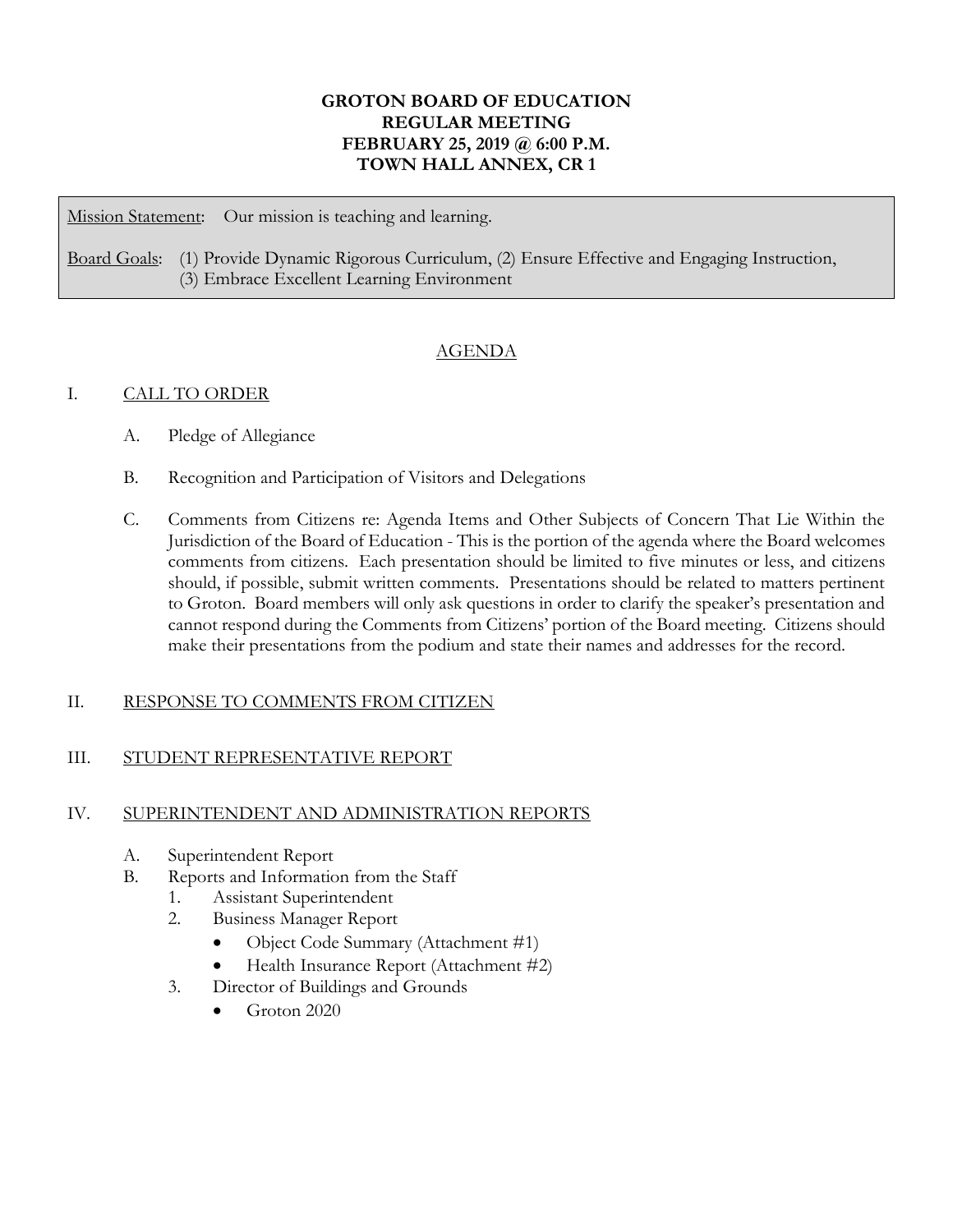## V. COMMITTEE REPORTS

- A. Policy D. Other:
- B. Curriculum LEARN
- C. Finance/Facilities BoE/TCC/RTM Liaison
- -
	-
	- BoE/AGSA/GEA Liaison
	- Trails Liaison
	- Groton Scholarship

#### VI. ACTION ITEMS

- A. Consent Agenda all matters listed under the Consent Agenda are considered to be routine and will be enacted by one motion. Points of clarification will be allowed.
	- 1. Approval of the Regular Meeting minutes of January 28, 2019 (Attachment #3)
	- 2. Approval of the Special Meeting minutes of January 22, 2019  $\omega$  6:00 p.m. (Attachment #4)
	- 3. Approval of the Special Meeting minutes of January 22, 2019 @ 7:00 p.m. (Attachment #5)
	- 4. Approval of the Special Meeting minutes of January 22, 2019 @ 8:00 p.m. (Attachment #6)
	- 5. Approval of the Special Meeting minutes of February 4, 2019 (Attachment #7)
	- 6. Approval of the Special Meeting minutes of February 6, 2019 (Attachment #8)
	- 7. Approval of Gifts
		- YourCause, LLC Trustee for Pfizer Annual Giving Campaign has made a donation on behalf of Peter Fairbanks in the amount \$74.06 to the Fitch High School Fencing Team.

#### B. Old Business

- C. New Business
	- 1. Discussion and possible action regarding a second reading of policy P 6171.4 Independent Education Evaluation. (Attachment #9)
		- MOTION: To approve as a second reading of policy P 6171.4 Independent Education Evaluation.
	- 2. Discussion and possible action reading a second reading of policy P 1250.1 School Classroom Observations. (Attachment #10)
		- MOTION: To approve as a second reading of policy P 1250.1 School Classroom Observation.
	- 3. Discussion and possible action regarding approval of a field trip request to the Robotics New England Championship in Worcester, MA scheduled for April 11, 2019 through April 13, 2019.
		- MOTION: To approve the field trip request to the Robotics New England Championship in Worcester, MA scheduled for April 11, 2019 through April 13, 2019.